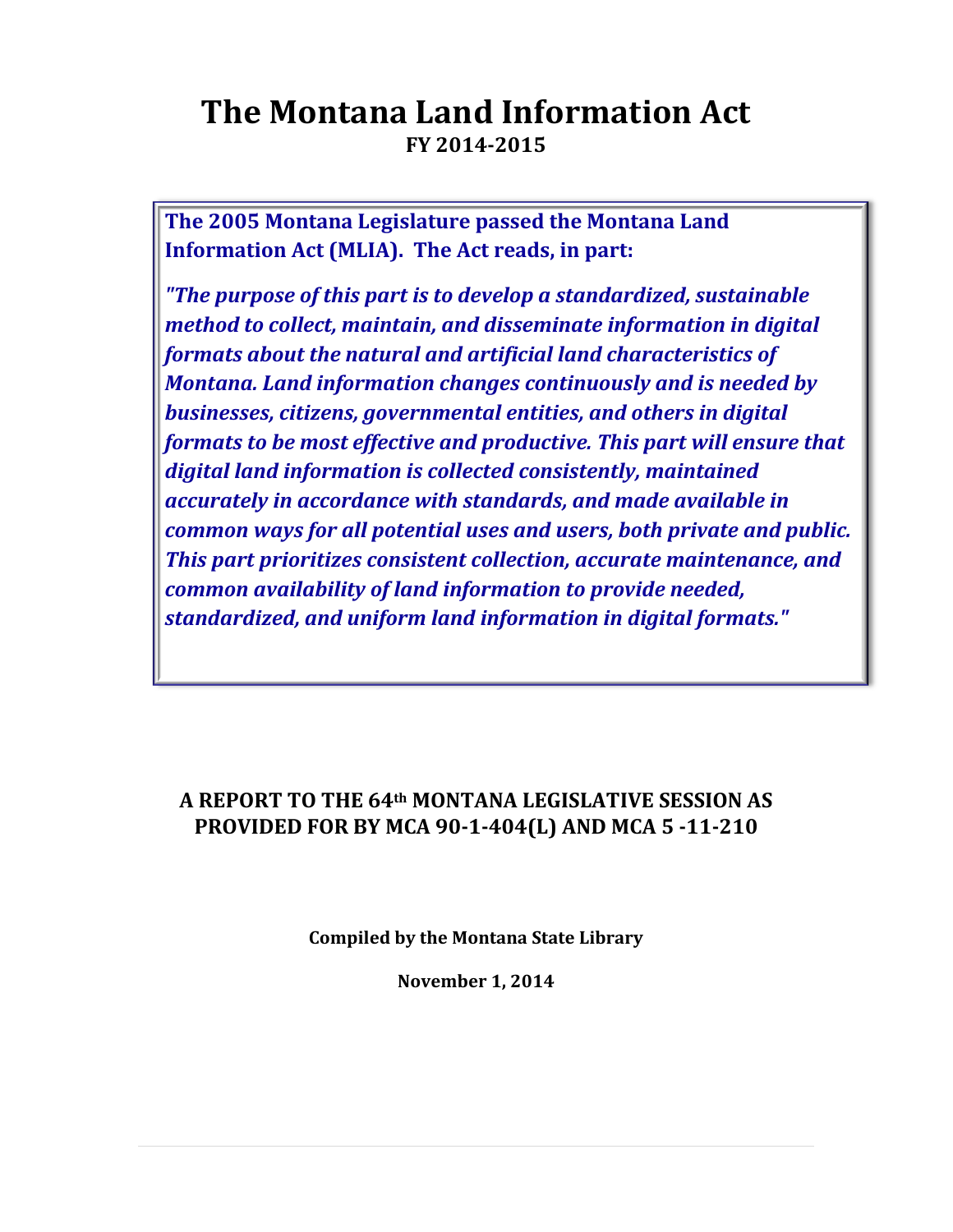## **Table of Contents**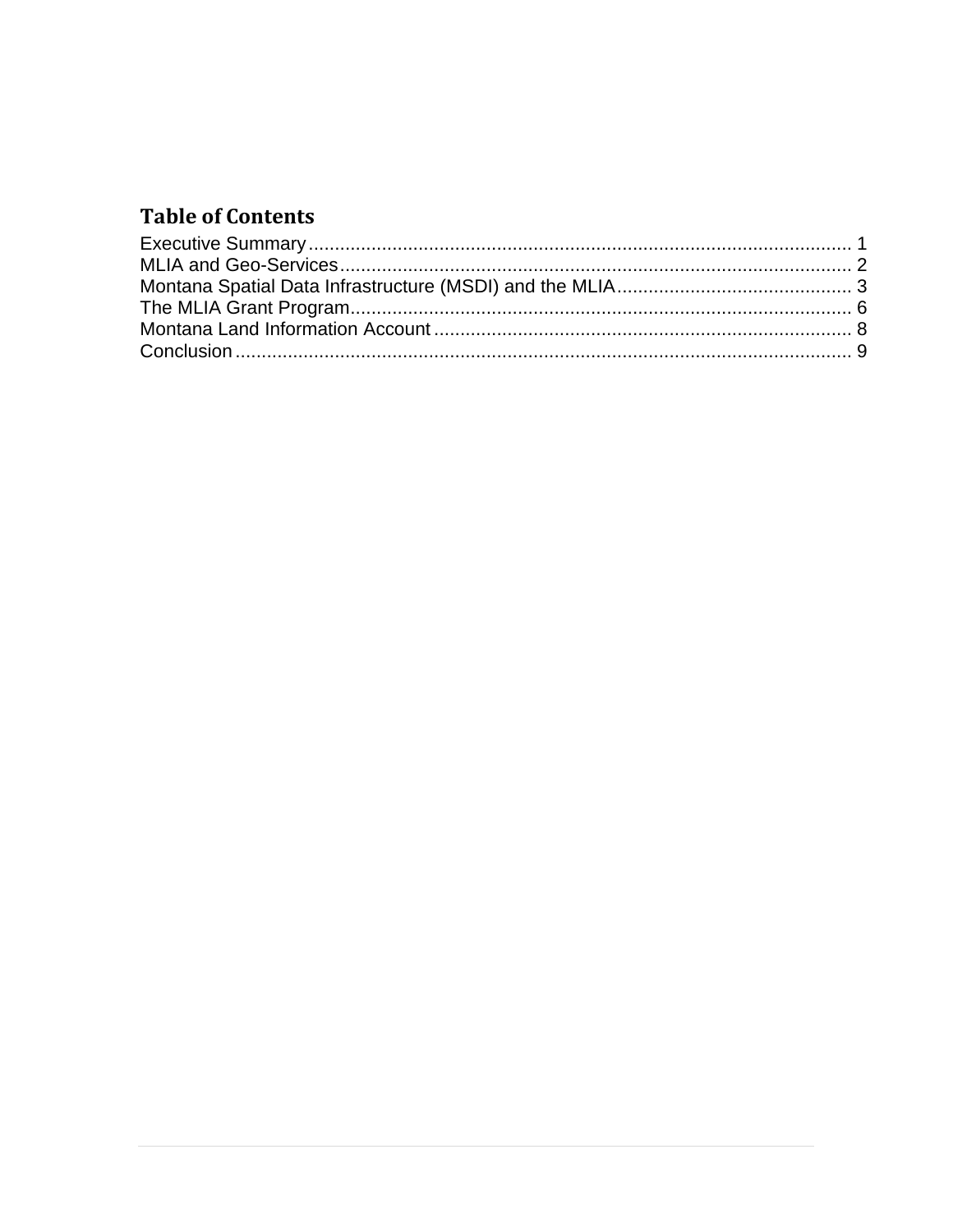#### <span id="page-2-0"></span>**Executive Summary**

As amended during the 2013 Legislative Session, theMontana Land Information Act (MLIA) (90-1-404 MCA) grants authority to the Montana State Library (Library) to coordinate the development of geographic information system standards for creating land information. As envisioned by the  $63<sup>rd</sup>$  Montana Legislature, the amendment (HB38) has brought an orderly transition of the authority and associated duties of the department to the Library. The Montana Land Information Account (Account), created under 90-1-409 MCA, provides the Library, along with our data partners and grant recipients, critical financial resources needed to create, integrate, maintain and distribute the core locational data required to meet the state's business needs.

In today's connected world the map, and the data behind the map, is a common language that allows diverse interests to communicate. Success breeds success and the demand for the data and applications created by efficient use of MLIA funds is almost insatiable. Yet significant challenges loom on the horizon. Post recessionary economic forces have reduced MLIA collections at a time when demand for use of the funds is increasing. Inflationary triggers were not built in to the funding mechanism of the Account causing stagnate and even declining funding thereby limiting the ability of the Library to meet data demands. The Montana State Library respectfully submits this report to the  $63^{rd}$  Legislature as both a celebration of the good that is being accomplished through effective administration of the act and as a caution that without increased support for the creation and use of geographic data, Montana will find itself at a disadvantage whether competing with other states for new economic opportunities, providing for the health, welfare and safety of our citizens or protecting our precious natural resources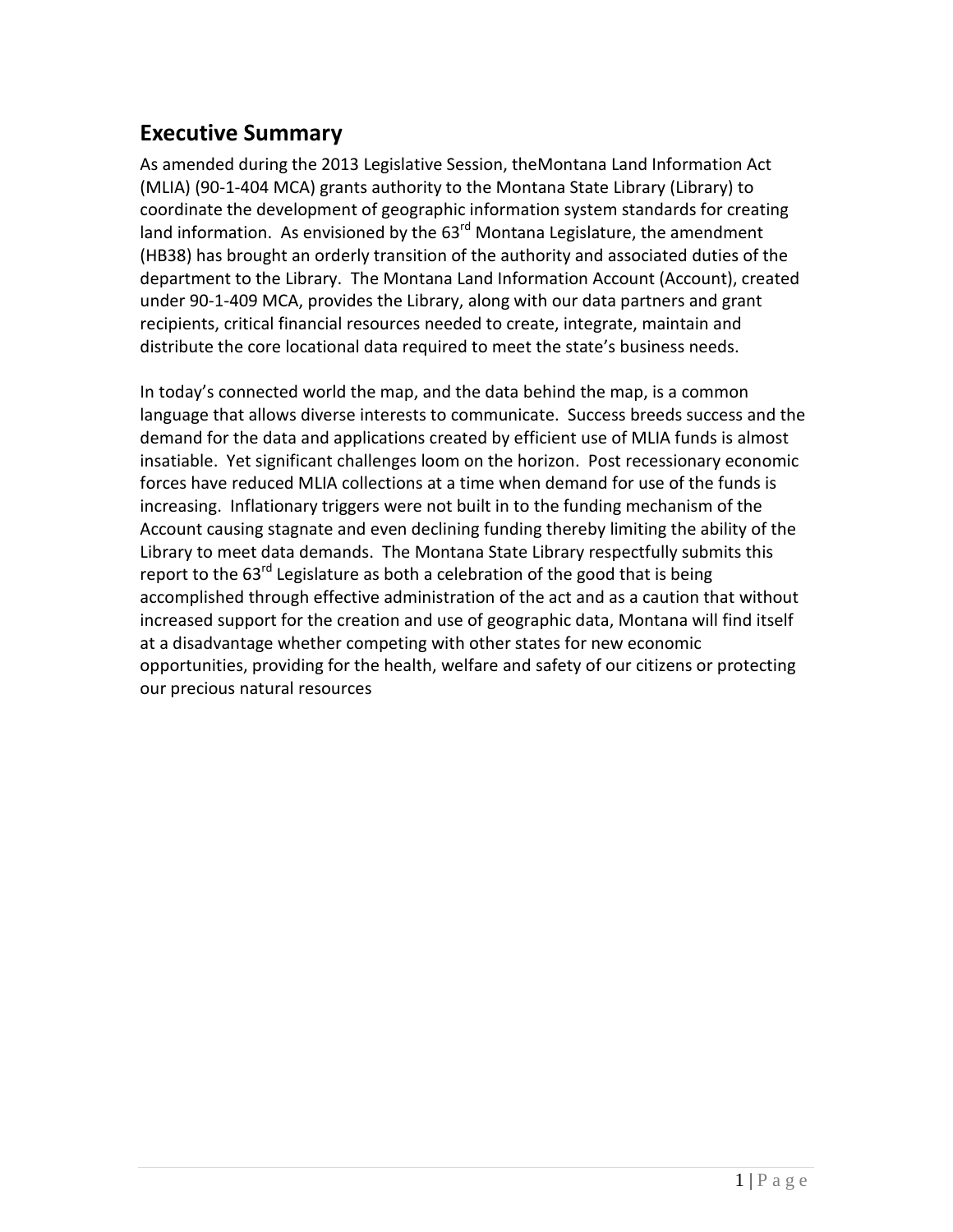## <span id="page-3-0"></span>**MLIA and Geo-Services**

In 2014 geography isn't about memorizing state capitols or names of major rivers. Montana realtors, bankers, farmers and citizens seeking location based information use digital maps every day. The data we expect to be on our phones and tablets instantly is creating jobs and economic growth globally and here in Montana. Directions Magazine, using a 2013 study by Oxera entitled "What is the economic impact of Geo?" estimated **"***the global geo services industry is valued at up to \$270 billion per year and pays out \$90 billion in wages. In the U.S., it employs more than 500,000 people and is worth \$73 billion."*

A 2009 analysis conducted by the Montana Department of Administration concluded the following about the Montana Cadastral Database *"Financial benefits to the private sector, state agencies, and private citizens far exceed the cost of the investment. At a minimum, the cadastral infrastructure has returned \$46,000,000 in value over the last 10 years, with the real benefit total being probably far greater."*



Source: Oxera (2013), 'What is the economic impact of Geo?', January.

The Montana Land Information Act (MLIA), and the associated account, has been an unprecedented success as documented through the success stories associated with the Montana Spatial Data Infrastructure (MSDI) and the MLIA grant program provided in this report. Unfortunately, it is becoming increasingly evident that the current State MLIA business model that funds much of the creation, maintenance, integration, standardization and dissemination of core geographic data and services is both volatile and cannot keep pace with the demand. A review of the Account is provided on page xx. This review demonstrates to the Governor, Legislature and other state and local policy makes the need to consider additional and/or alternative funding sources in order for the State to continue to meet the demand for geographic data and services.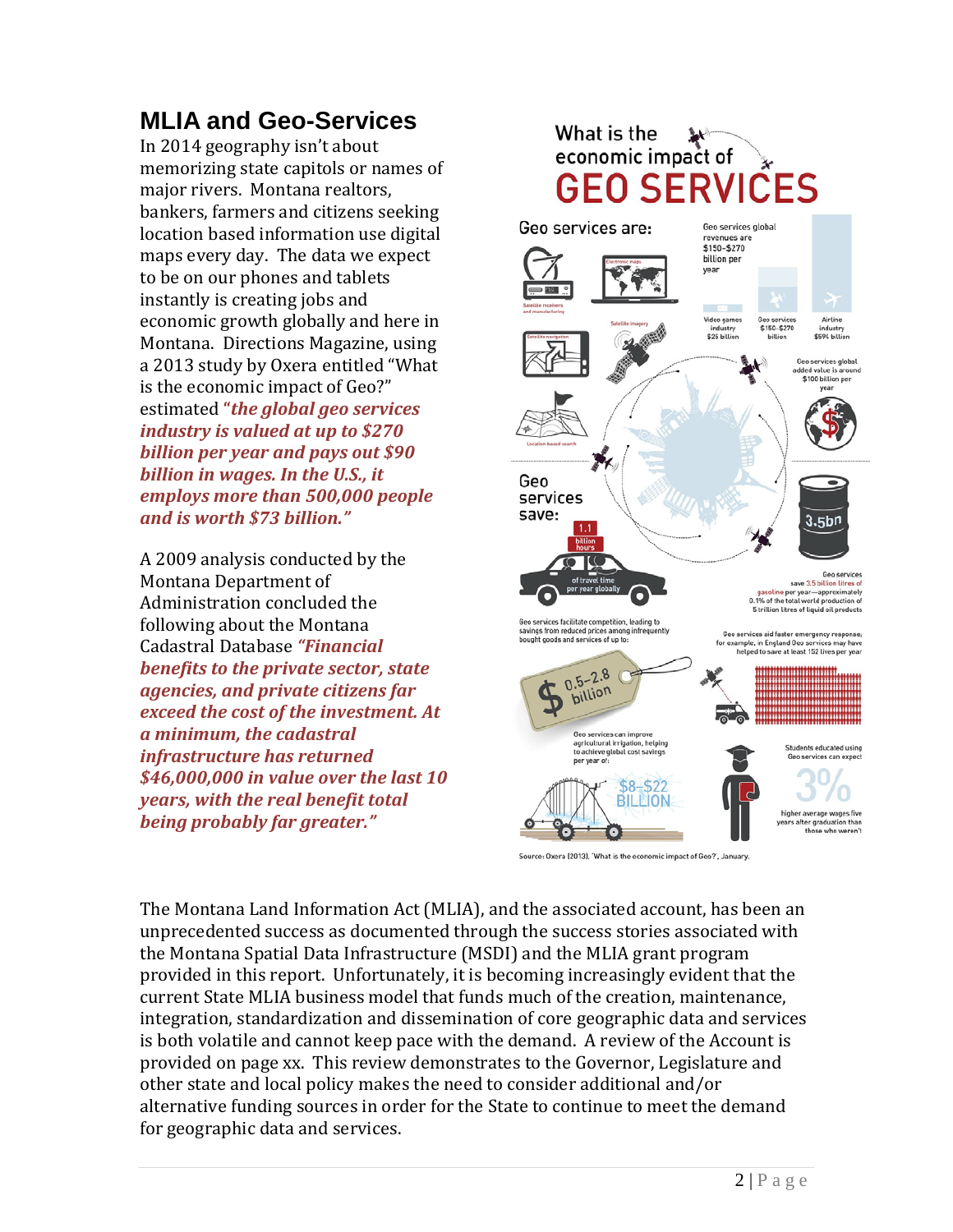#### <span id="page-4-0"></span>**Montana Spatial Data Infrastructure (MSDI) and the MLIA**

The MSDI is a collection of fifteen core data themes that individually, or in concert, provide the base map data critical for geo-services to operate. While not all work on MSDI themes is funded by the MLIA, the coordination the MLIA supports could be described as the glue that holds it all together. The fifteen themes are listed below.

| <b>Administrative Boundaries</b>  | <b>Hydrologic Units</b>         |  |
|-----------------------------------|---------------------------------|--|
| <b>Cadastral</b>                  | <b>Land Cover</b>               |  |
| <b>Climate (new in 2013)</b>      | <b>Orthoimagery</b>             |  |
| <b>Elevation</b>                  | <b>Soils</b>                    |  |
| <b>Geodetic (Mapping) Control</b> | <b>Structures and Addresses</b> |  |
| <b>Geographic Names</b>           | <b>Transportation</b>           |  |
| <b>Geology</b>                    | <b>Wetlands</b>                 |  |
| <b>Hydrography</b>                |                                 |  |

Rather than immediately examining individual accomplishments we first take a holistic look. The following table suggests MSDI usage, based on consumption of web services, is generally rising. Not surprisingly the two largest consumptive services are those based on land records, the base map services associated with the cadastral web site, and the multi-year imagery service.

| Table 1        |                                                  |                       |  |  |  |
|----------------|--------------------------------------------------|-----------------------|--|--|--|
| Month          | Service Usage in MBs(MSDI and Base Map Services) | <b>Distinct Users</b> |  |  |  |
|                | 352815.25                                        | 31703                 |  |  |  |
| 2013 July      |                                                  |                       |  |  |  |
| 2013 August    | 357701.07                                        | 34512                 |  |  |  |
| 2013 September | 456467.95                                        | 34627                 |  |  |  |
| 2013 October   | 383668.43                                        | 36220                 |  |  |  |
| 2013 November  | 366985.90                                        | 37470                 |  |  |  |
| 2013 December  | 372273.58                                        | 29165                 |  |  |  |
| 2014 January   | 375229.47                                        | 32837                 |  |  |  |
| 2014 February  | 342123.51                                        | 32668                 |  |  |  |
| 2014 March     | 398680.89                                        | 39837                 |  |  |  |
| 2014 April     | 491606.95                                        | 37775                 |  |  |  |
| 2014 May       | 398218.04                                        | 39661                 |  |  |  |
| 2014 June      | 436674.48                                        | 38570                 |  |  |  |
| <b>TOTAL:</b>  | 4732445.52                                       | 425045                |  |  |  |

These usage statistics reflect overall societal demand for data and maps wrapped inside web applications. Advice at the recent National States Geographic Information Council's annual convention was "Don't fight the web – you will lose". Citizens expect geographic data in map form when they want to solve problems whether it is to find a restaurant or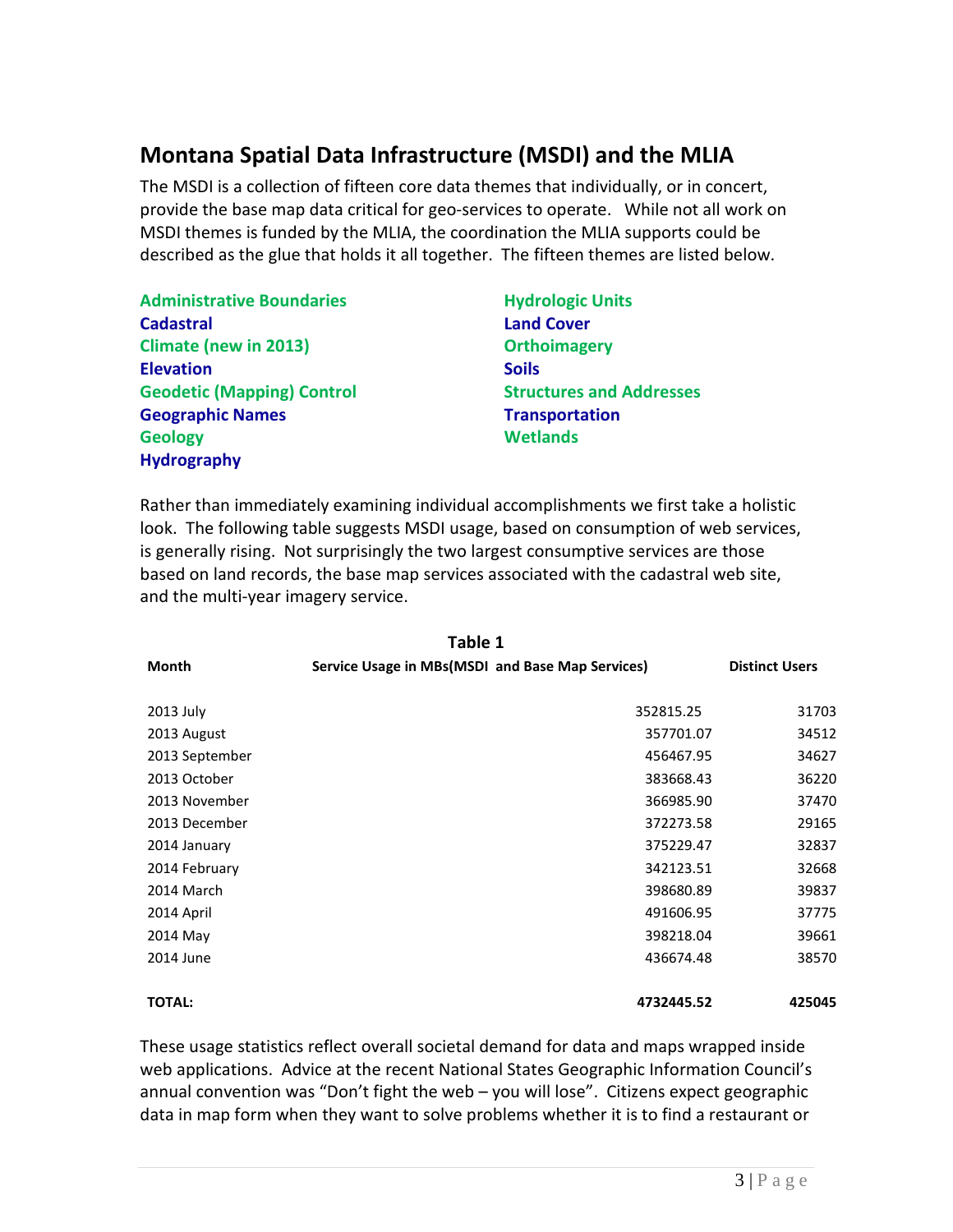a hunting spot. Policy makers expect geographic data in map form when attempting to equitably assess the value of property or equitably distribute funds for education.

MLIA statute requires that MSL annually develop a land information plan that describes the priority needs to collect, maintain and disseminate land information. One way of looking at accomplishments is to examine progress on identified FY14 land plan challenges. Accomplishments can be demonstrated in the following areas and many of those accomplishments are directly related to MLIA funding:

- 1. The transition of custodianship of the PLSS from the BLM has been completed with the first release of CadNSDI Montana Vintage 7/1/2014 released as an export from the Esri Parcel Fabric. MSL will begin our first adjustments to the parcel fabric based on GPS and photo interpreted control in October thus meeting citizen demand for higher accuracy parcel data that better aligns with aerial photography.
- 2. The Geographic Names framework was updated in July, 2014 with the June 1, 2014 release of the federal Geographic Names Information System. At this time MSL became aware that the US Geological Survey (USGS) also maintains a list of the unofficial alternate names that are known for all the features and a file with historical information and other notes about some of the features. MSL extracted the data for Montana from these files and added them as related tables to the framework zip files on our web site. Users of the Library's Topofinder web application can now find features whose alternate or historical names match the search criteria.
- 3. The Montana Hydrography Working Group has been reinvigorated and meets quarterly to discuss hydrography data needs. Each of the core water-related State agencies (DEQ, DNRC, FWP), as well as the USGS, Forest Service, National Park Service, and the Montana Climate Office participate in the working group. Efforts over the past year have primarily focused on improved transparency to the hydrography stewardship process with the overall goal of making demonstrable progress improving the quality of the hydrography dataset. Notable accomplishments include publication of a stewardship and edit submission guide, ongoing development of workflows to leverage existing hydro-related datasets to systematically find and fix data issues throughout a sub-basin, and development of a web application that allows users to submit and track hydrography revisions online.
- 4. In an effort to provide improved GIS collaboration to support public safety communications MSL has met several times with the Department of Administrations Public Safety Communications Bureau. Because Next Generation 9-1-1 relies so heavily on GIS data and tools, implementation, especially in areas in rural Montana will bring substantial data challenges related to addresses and boundaries.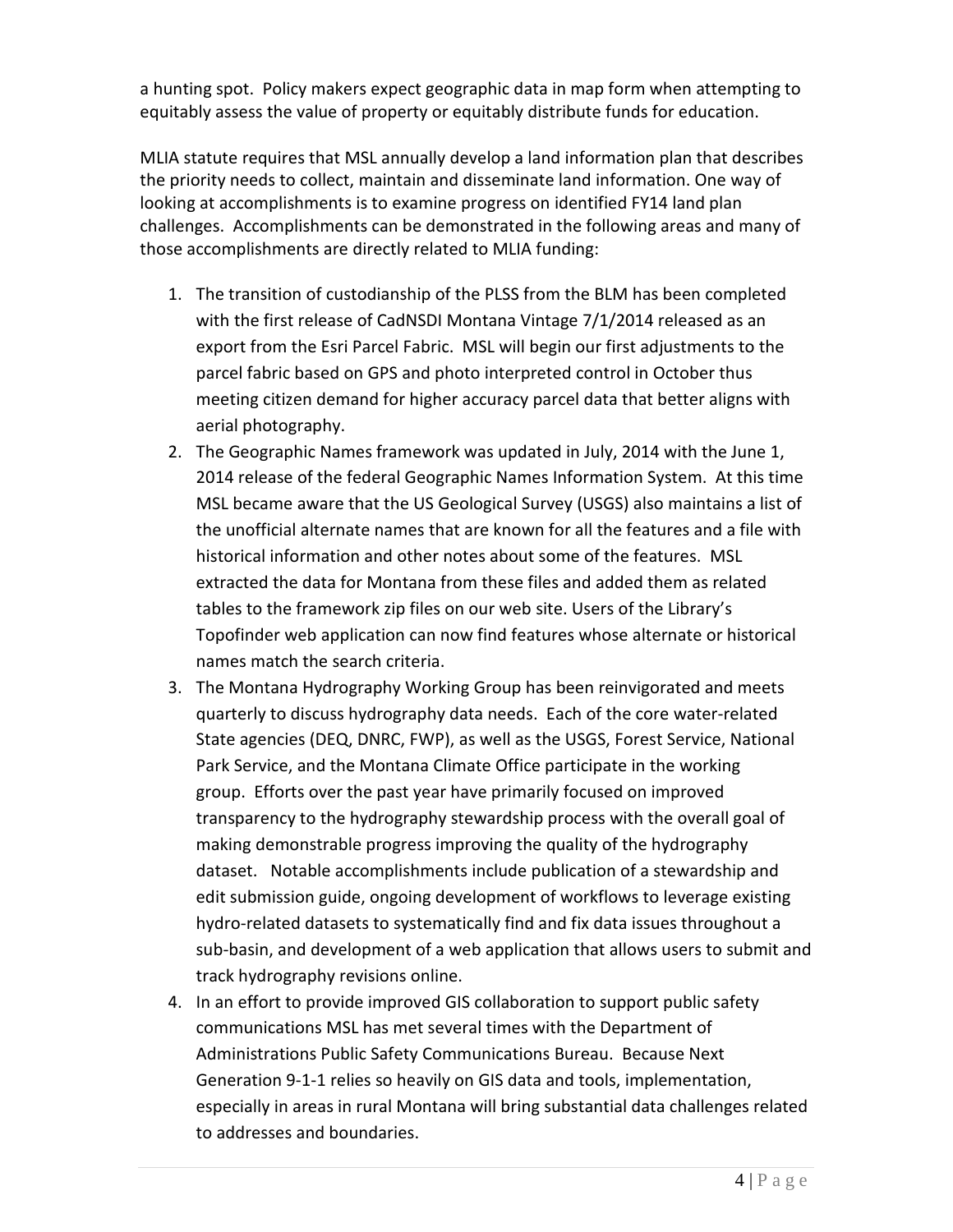- 5. The Montana Climate Office has developed MSDI and Montana Association of Geographic Information Professionals (MAGIP)- compliant procedures to publish statewide seamless datasets of daily, monthly, and yearly minimum temperature, maximum temperature, mean temperature, precipitation, greenness (NDVI), enhanced greenness (EVI), evapotranspiration, and potential evapotranspiration. This collection of over 150,000 statewide datasets is hosted on the Montana Climate Office FTP site with complete ISO compliant metadata. Publishing of this collection is nearing completion.
- 6. While federal funding support of MSDI continues to trend downward, the MT Natural Heritage Program (MTNHP) was able to negotiate a \$250,000 grant to complete wetland and riparian mapping on Bureau of Land Management lands.
- 7. A new two year enterprise license agreement with Esri has been successfully negotiated for agencies of the State of Montana to be in effect for the FY16/17 biennium.
- 8. The expired Montana geospatial strategic plan was replaced by a shorter term strategic vision for FY 14/15. The strategic vision has been endorsed by MLIAC and the Montana Association of Geographic Information Professionals (MAGIP).
- 9. The Montana Site Selector application<http://svc.mt.gov/gov/siteselector>was created for the Governor's Office of Economic Development by the State Information Technology Services Division (SITSD). The site integrates many MSDI GIS Services in an effort to spur business development in Montana.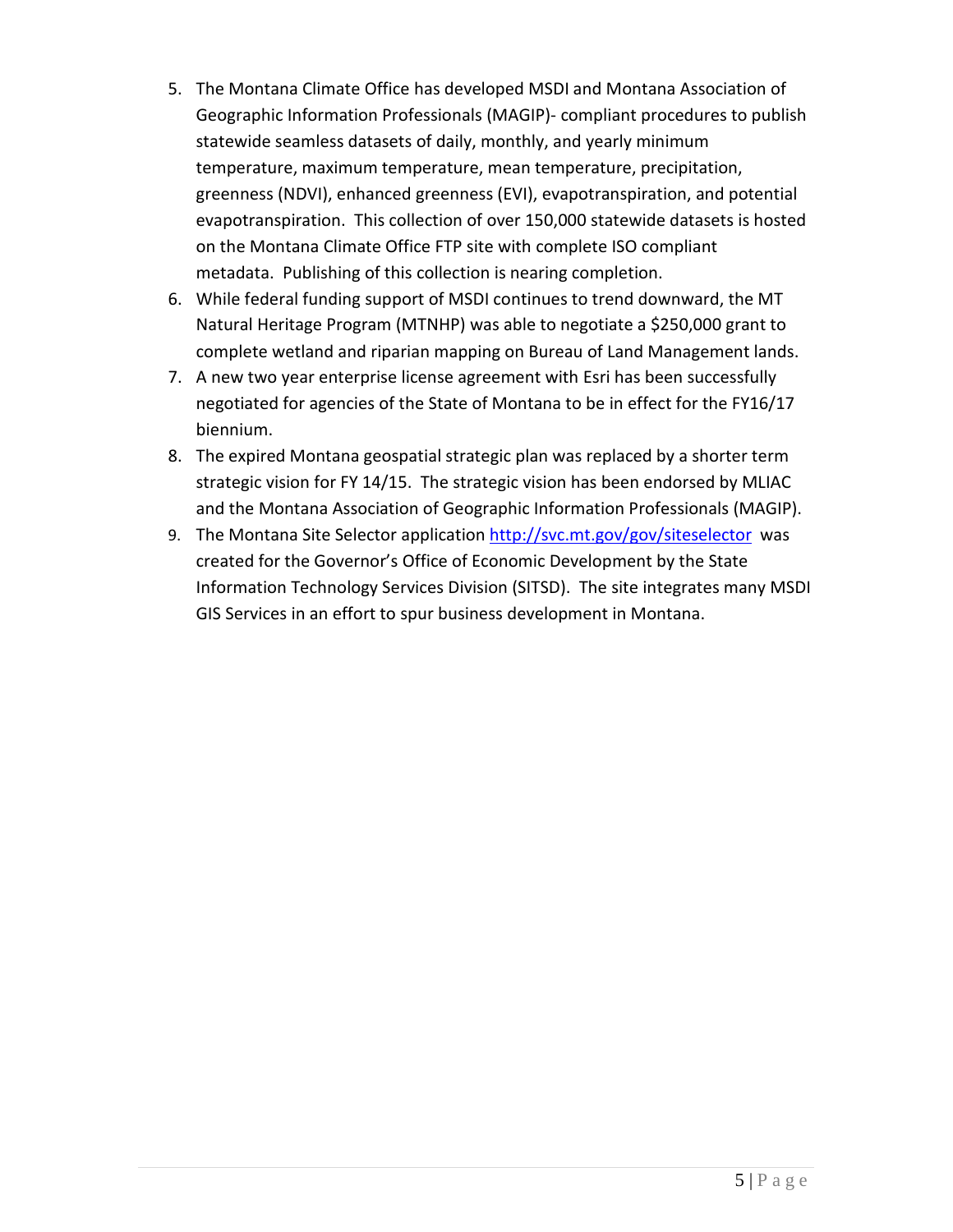## <span id="page-7-0"></span>**The MLIA Grant Program**

In addition to planning for administration and the ongoing development of the Montana Spatial Data Infrastructure, the Montana Land Plan provides criteria used to award dedicated MLIA grant funds to local and tribal governments. The FY14 and FY 15 MLIA grant program provided funding to counties, local communities and tribes for projects that contributed to and/or advanced the MSDI; supported multijurisdictional geographic information consortiums; used GIS to solve local issues to improve quality of life and promoted the sharing of land information through the Montana GIS Portal. Two Montana school districts have also received grants to train the next generation of GIS analysts, cartographers and problem solvers.

*The Montana Land Information Advisory Council had the foresight to give the kids a chance. This is what OUR student leadership team has done: Set up classroom activities for teachers and students from grades k-12; updated the cemetery maps using Computer Aided Design; assisted with the design and installation of the base station antenna mount; provided technical support to the teachers; they are currently gathering data for the water mains and city infrastructure through the GIS independent study; gathered data points on for the cemetery; met with county, city, and school officials; presented their project to the Montana Association of Geographic Information Professionals; and they continue make their way with GIS and create maps. Future development includes the implementation of GIS with in the newly updated Outdoor Classroom. – Gail Shatkus, Liberty County Community Partnerships Program Manager*



#### Local, Tribal and Other Applicants Recieving MLIA Grants **FY 2008 Through FY 2015**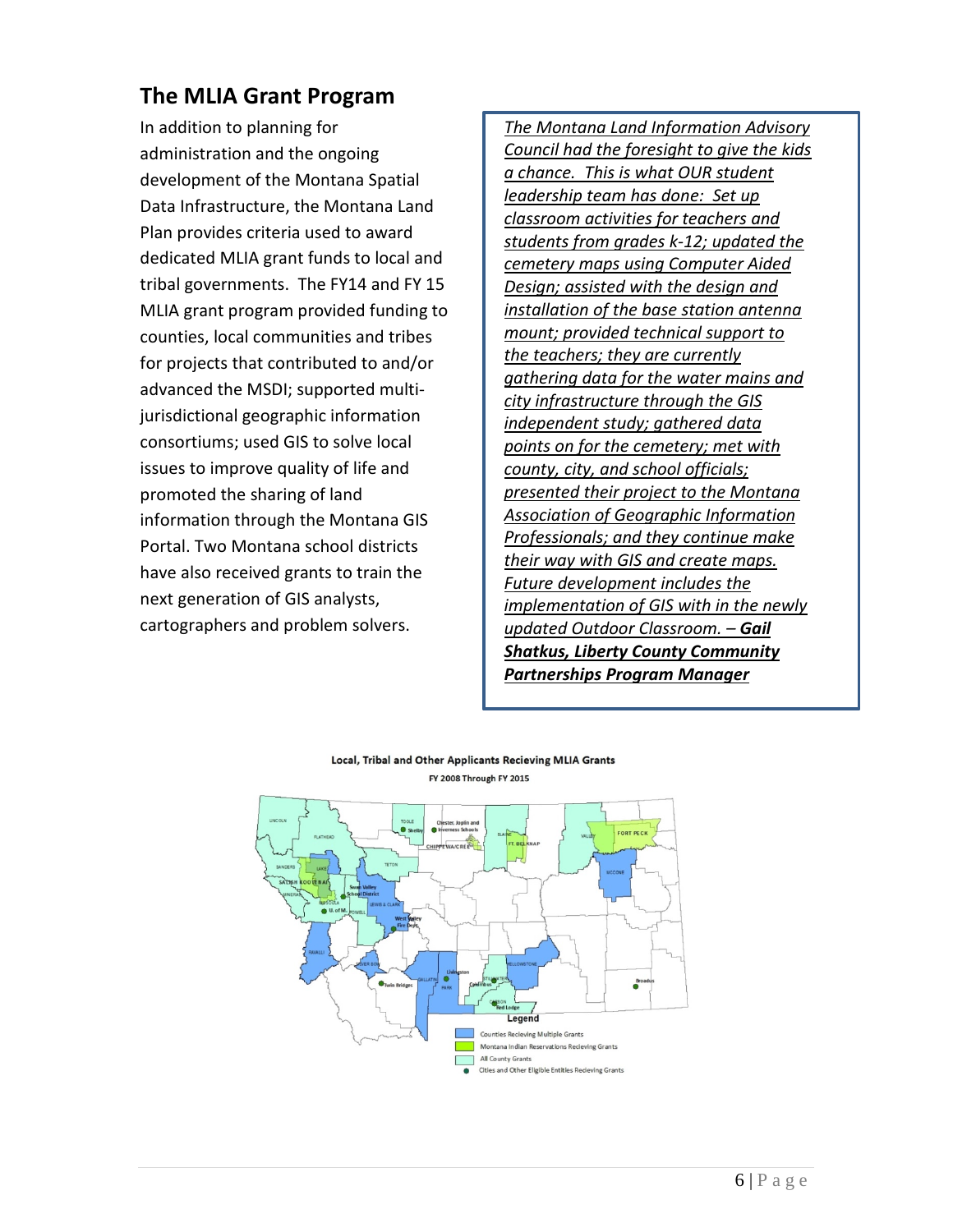In FY 2015 the following local entities shared more than \$300,000 in grants, the highest amount awarded at the local level since the creation of the act.

| <b>MLIA FY15 Applicant</b>                        | <b>MLIA Share</b> | Leverage<br>Amount |
|---------------------------------------------------|-------------------|--------------------|
| CarbonCo_PLSS                                     | \$33,000          | \$31,050           |
| ParkCo PLSS                                       | \$20,000          | \$10,000           |
| Twin Bridges PLSS                                 | \$20,850          | \$4,979            |
| McConeCo_Road Asset Inventory                     | \$12,966          | \$3,442            |
| Shelby_Water Utility                              | \$36,050          | \$40,379           |
| SandersCo_Web GIS                                 | \$15,152          | \$2,440            |
| MineralCo_Cemetary Mapping                        | \$14,723          | \$4,801            |
| Livingston - GIS Development                      | \$18,900          | \$5,176            |
| <b>UM</b> Fire Atlas                              | \$18,973          | \$6,776            |
| PowellCo_ Land Use Inventory                      | \$15,870          | \$28,238           |
| Ft. Belknap_FTBGIS                                | \$23,365          | \$64,703           |
| TetonCo_Web GIS                                   | \$14,852          | \$1,500            |
| BlaineCo_GIS Program                              | \$19,552          | \$19,980           |
| Broadus_Metadata                                  | \$20,000          | \$30,500           |
| LincolnCo_Web GIS                                 | \$18,740          | \$28,470           |
| Land Plan Estimate of Available Funds (\$300,000) | \$302,993         | \$282,434          |

These grant funds leveraged an additional \$282,434 to support the development of land information at the local and tribal . In FY12, local and tribal grants in the amount of \$174,326 were approved (no local or tribal grant applications were denied), leveraging an amount of \$170,912.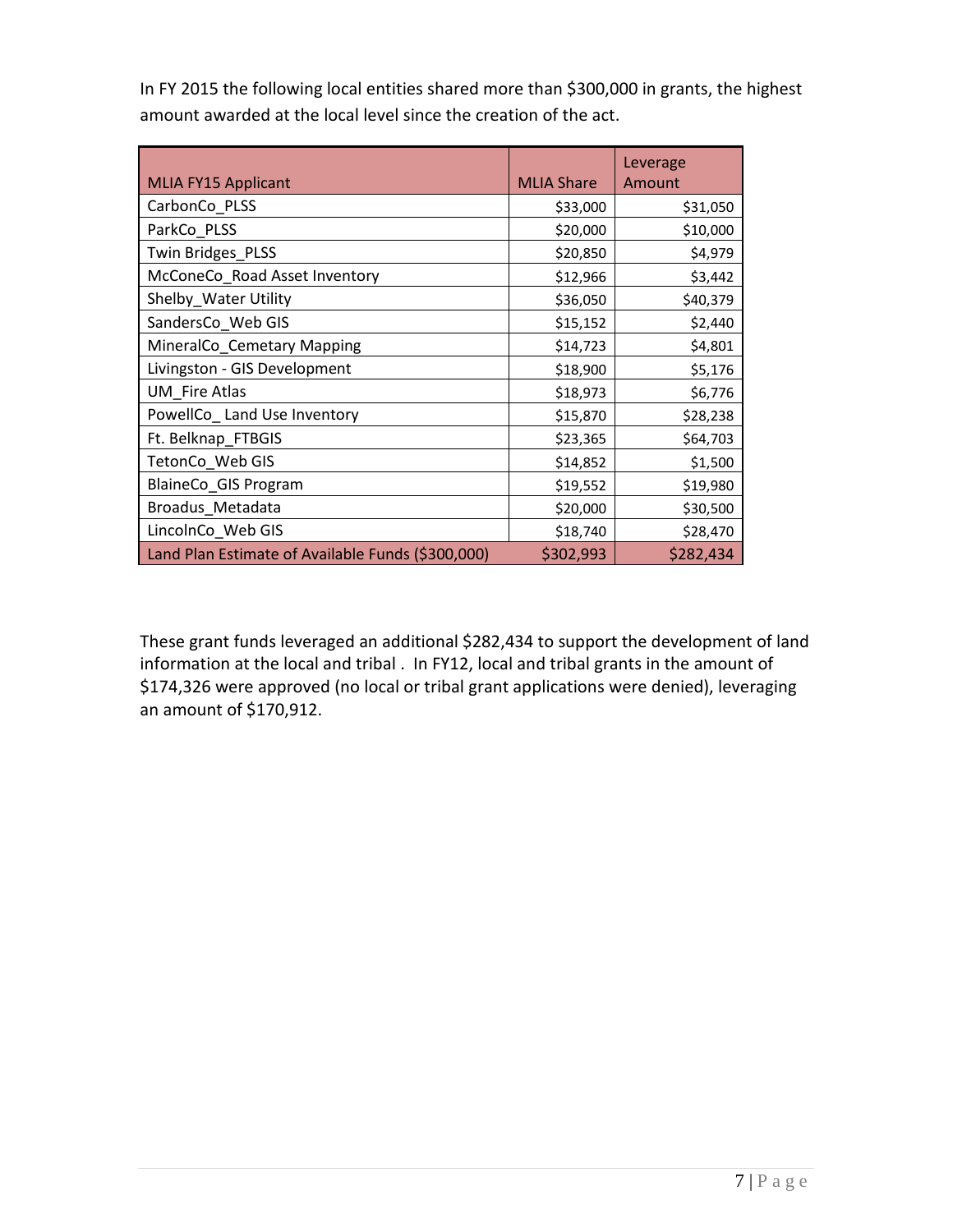#### <span id="page-9-0"></span>**Montana Land Information Account**

The Montana Land Information Account is funded through document recording fees as described in MCA 7-4-2637. For each dollar per page MLIA recordation fee, 25 cents is retained by the county and 75 cents is deposited in the state MLIA account. The state portion of the account has averaged approximately \$850,000 annually yet encounters rather volatile swings. FY 13 had the second highest year of collections at \$926,068 while FY 14 had the lowest collection ever at \$721,748. These types of swings make it extremely difficult to plan for and administer MSL's Geographic Information Program and makes the MLIA grant funding unpredictable.



Investigations into why the collections have dropped have been inconclusive. Rising interest rates have slowed home refinancing and increased home sales have not materialized to compensate. Much of the land in northeast Montana has already been leased for oil and gas production slowing those document recordations. An analysis of FY15 first quarter collections does not show any signs of improvement. The FY16 budget as proposed in this plan is \$752,000, approximately \$200,000 less than the FY15 budget. Whatever the reasons behind the volatility, the impact has debilitating consequences.

While MSL believes that the current distribution of MLIA funding for GIS coordination, MSDI maintenance and development and local/regional grants has been efficient, ultimately over time the funding simply cannot meet growing demand. Other funding sources must be found to bridge the gap. If those sources cannot be found the end result is instability in the foundation of the programs that the MLIA has traditionally